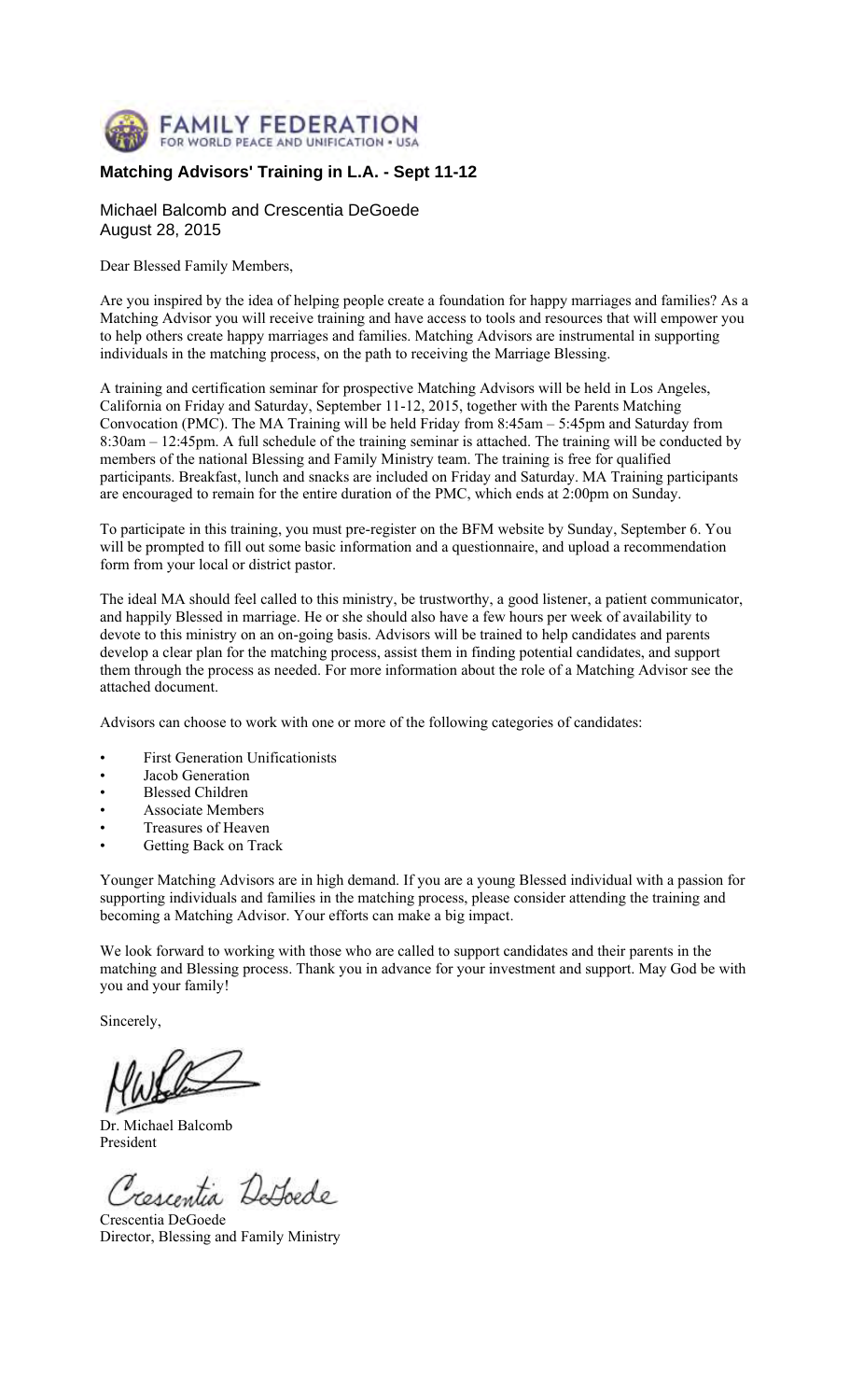## **MATCHING ADVISORS' TRAINING**

*Creating a Legacy of Love*  Los Angeles, California

### **FRIDAY, SEPTEMBER 11**

| AM       | <u> 1112 : 117 Julie 11111 211 : 1</u>                                                                                                                                                                                                                                                |
|----------|---------------------------------------------------------------------------------------------------------------------------------------------------------------------------------------------------------------------------------------------------------------------------------------|
| $8:00-$  | Light Breakfast, Registration and Welcome                                                                                                                                                                                                                                             |
| $9:00-$  | <b>SESSION I: Introduction to the Matching Process</b><br>Role of the Matching Advisor-What it Is, What it Isn't<br><b>Important Policies</b><br>п<br>Outline of the Matching Process<br>Q & A, Discussion                                                                            |
| $10:00-$ | <b>Break</b>                                                                                                                                                                                                                                                                          |
| $10:30-$ | <b>SESSION II: The Nitty Gritty of the Matching Process</b><br><b>Preparation Stage</b><br>Е<br>Finding a Candidate<br>п<br><b>Introduction Phase</b><br>٠<br><b>Communication Phase</b><br><b>Commitment Ceremony</b><br>п<br>Preparing for the Blessing<br>п<br>$Q$ & A, Discussion |
| PM       |                                                                                                                                                                                                                                                                                       |
| $12:00-$ | Lunch & Introductions                                                                                                                                                                                                                                                                 |
| $1:30-$  | <b>SESSION III: The Role of Matching Advisors for Families</b><br>What to Expect During Each Stage of the Process<br>Using the Family Matching Plan Worksheet<br>п<br>Supporting Candidates Who Joined With their Parents<br>Q & A, Discussion                                        |
| $2:30-$  | <b>Break</b>                                                                                                                                                                                                                                                                          |
| $3:00-$  | <b>SESSION IV: The Role of Matching Advisors for 1st Generation</b><br>What to Expect During Each Stage of the Process<br>The USA Matching Committee<br>п<br>Using the Personal Matching Plan for Unificationists<br>п<br>Change of Blood Lineage<br>п<br>Q & A, Discussion           |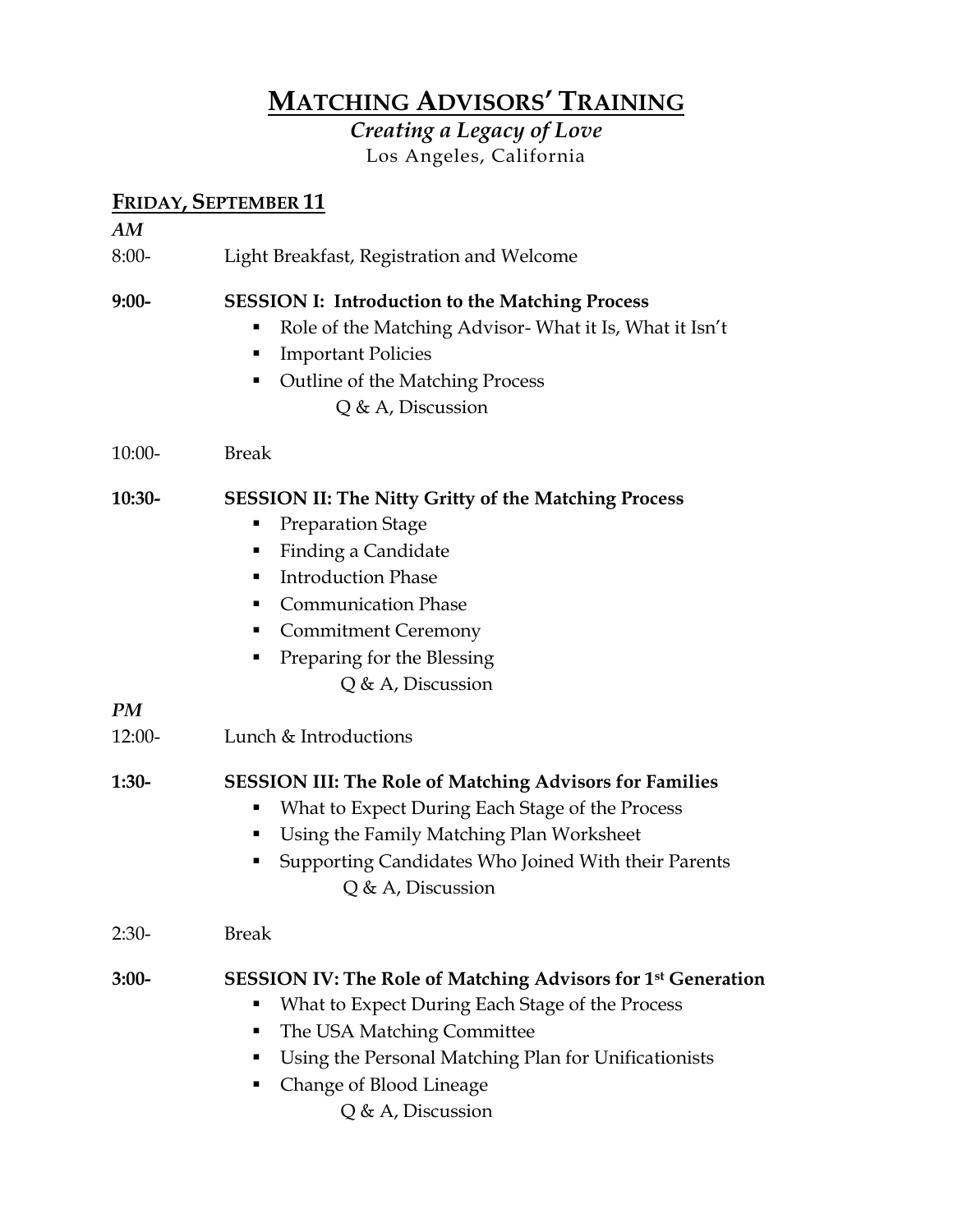4:00- Break

#### **4:30- SESSION V: Tools and Resources to Assist the Matching Process**

- **BFM Website**
- **The Online Matching System for First Generation**
- Matchbook
- **International for BCs**
- Virtual Matching Webinars
- PMCs

Q & A, Discussion

#### **SATURDAY, SEPTEMBER 12**

*AM*

7:30- Breakfast

#### **8:30- SESSION VI: Matching Advisor Support and Getting Started**

- MA Coordinators and Support
- Get Access to Key Websites
- On-going Training and Networking
- **Find Your Calling**
- 10:15- Break

#### **10:45**- **Matching Advisor Support Continued and Q&A**

12:45 Lunch